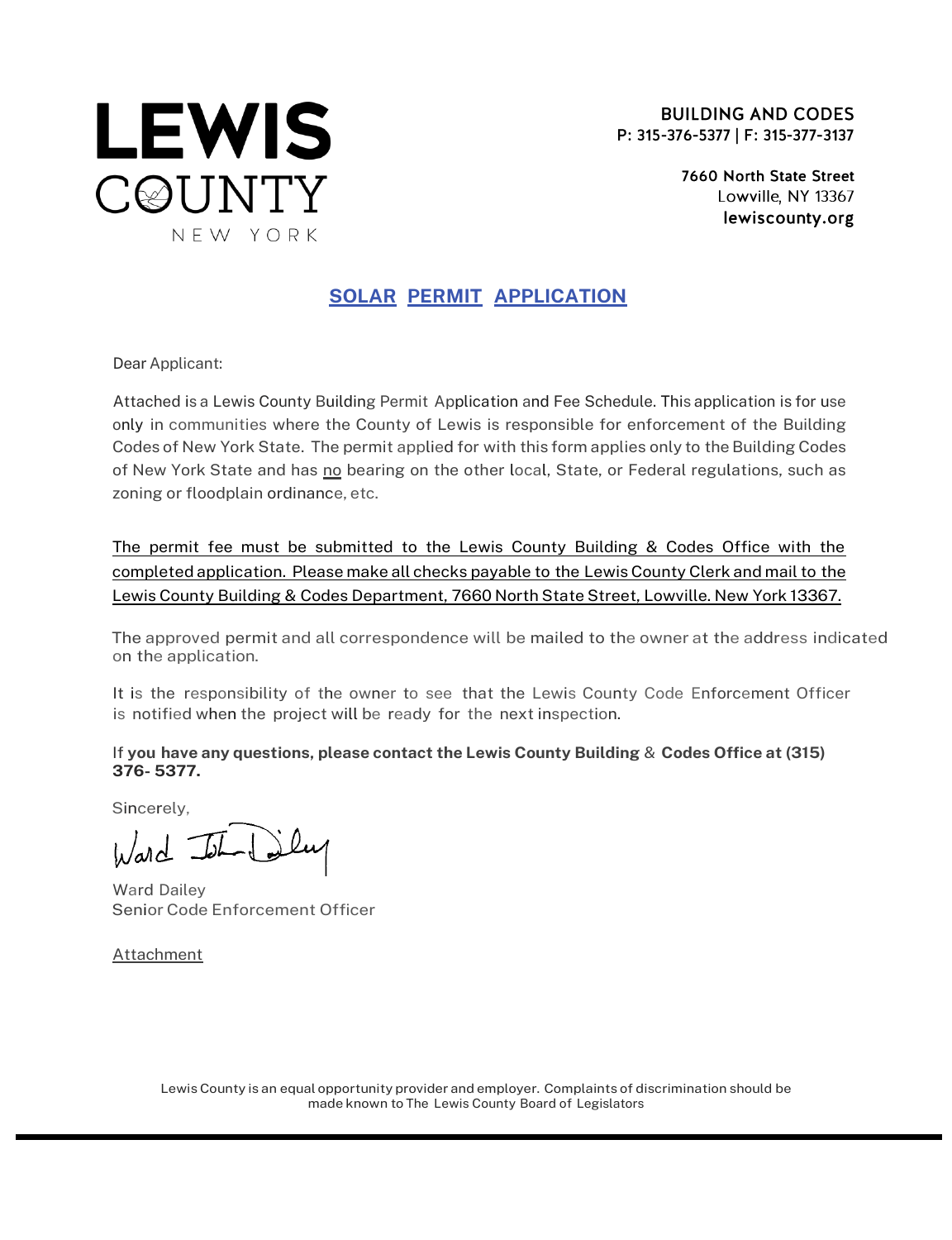#### LEWIS COUNTY BUILDING & CODES DEPARTMENT LEWIS COUNTY COURT HOUSE 7660 N. STATE ST. LOWVILLE, NEW YORK 13367 Phone: (315) 376-5377 Fax: (315) 377-3137

Permit Number

## Solar Permit Application

| Date<br><u> 1980 - Andrea Barbara, poeta esperanto-poeta esperanto-poeta esperanto-poeta esperanto-poeta esperanto-poeta</u> | Census Code                                                                                                          |       |  |
|------------------------------------------------------------------------------------------------------------------------------|----------------------------------------------------------------------------------------------------------------------|-------|--|
|                                                                                                                              |                                                                                                                      |       |  |
|                                                                                                                              |                                                                                                                      |       |  |
| Property Owner's Name                                                                                                        | <u> 1980 - Johann Barn, mars ann an t-Amhain Aonaich an t-Aonaich an t-Aonaich ann an t-Aonaich ann an t-Aonaich</u> | Phone |  |
| Mailing address                                                                                                              | <u> Alexandria de la contrada de la contrada de la contrada de la contrada de la contrada de la contrada de la c</u> |       |  |
|                                                                                                                              | <u> 1989 - Johann Stoff, amerikansk politiker (d. 1989)</u>                                                          | Phone |  |
|                                                                                                                              |                                                                                                                      |       |  |
|                                                                                                                              |                                                                                                                      | Town  |  |
|                                                                                                                              |                                                                                                                      |       |  |
|                                                                                                                              | Value of Work (materials & labor) - \$                                                                               |       |  |

To apply for a Building Permit, you MUST provide a completed application and a check payable to the Lewis County Clerk for the application fee, two (2) copies of a Building Plan, or Floor Plan, and an approved Zoning / Land Use Permit where required by your town.

Unified solar permitting is available statewide for eligible solar photovoltaic (PV) installations. Municipal authorities that adopt the unified permit streamline their process while providing consistent and thorough review of solar PV permitting applications and installations. Upon approval of this application and supporting documentation, the Lewis County Building & Codes Department will issue a building and/or electrical permit for the solar PV installation described herein. This permit application applies only to grid-tied, small-scale solar photovoltaic (PV) installation systems having a rating of DC capacity of 25 kW or less under the NYSERDA program.

### **PROJECT ELIGIBILITY FOR UNIFIED PERMITTING PROCESS**

By submitting this application, the applicant attests that the proposed project meets the established eligibility criteria for the unified permitting process (subject to verification by the AHJ). The proposed solar PV system installation:

| Yes        | $\Box$ No 1    | 1. Has a rated DC capacity of 25 kW or less.                                                                                                                                                                                                    |
|------------|----------------|-------------------------------------------------------------------------------------------------------------------------------------------------------------------------------------------------------------------------------------------------|
| Yes        | $\Box$ No      | 2. Is not subject to review by an Architectural or Historical Review Board.(if<br>review has already been issued answer YES and attach a copy)                                                                                                  |
| $\Box$ Yes | <b>No</b>      | 3. Does not need a zoning variance or special use permit.<br>(If variance or permit has already been issued answer YES and attach a copy)                                                                                                       |
| $\Box$ Yes | l No<br>$\Box$ | 4. Is mounted on a permitted roof structure, on a legal accessory structure, or ground mounted on<br>the applicant's property. If on a legal accessory structure, a diagram showing existing electrical<br>connection to structure is attached. |
| l Yes      | - No           | 5. The Solar Installation Contractor complies with all licensing and other requirements of the<br>jurisdiction and the State.                                                                                                                   |
| Yes        | Nο             | 6. If the structure is a sloped roof, solar panels are mounted parallel to the roof surface.                                                                                                                                                    |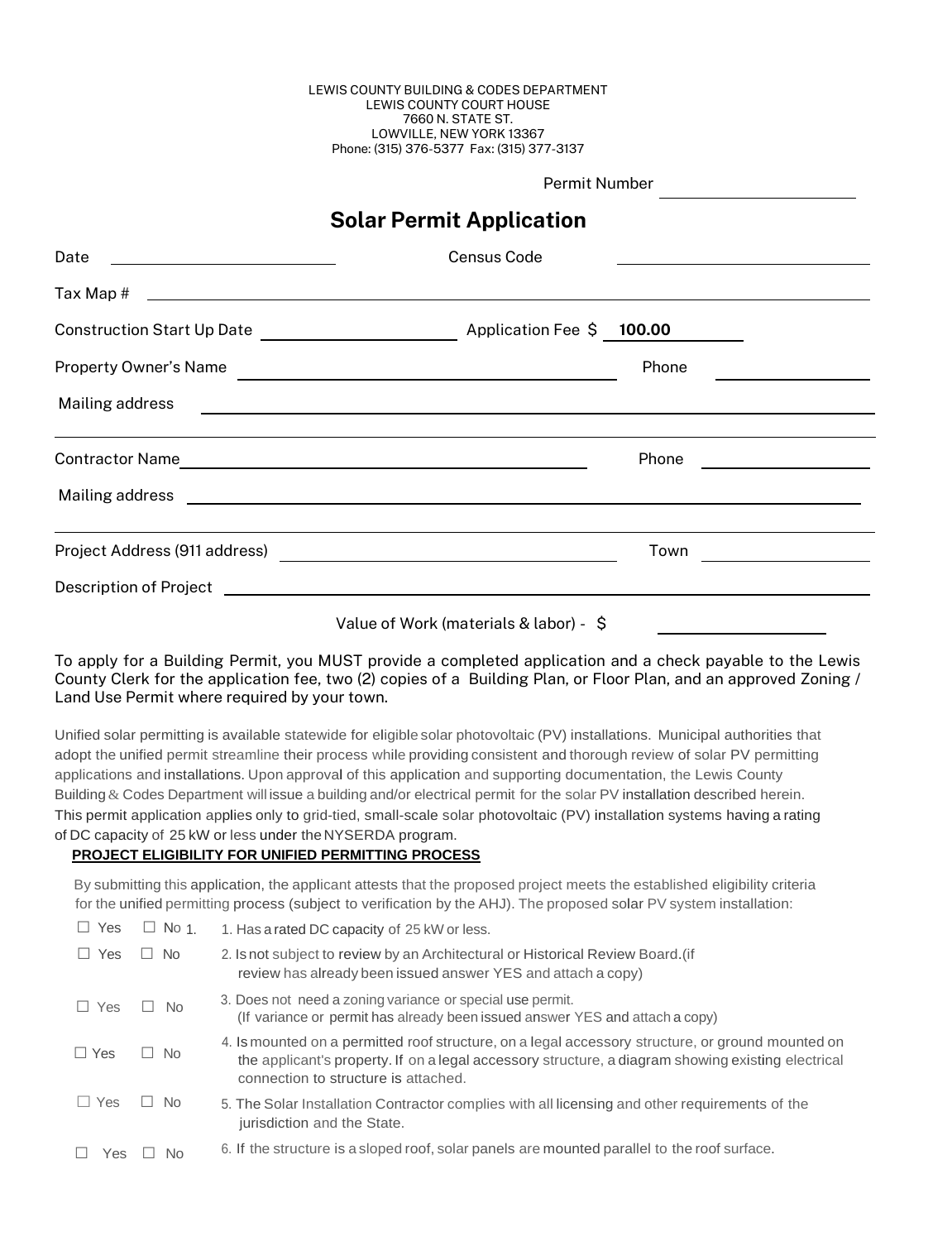# **NY State Unified Solar Permit**

This information bulletin is published to guide applicants through the unified solar PV permitting process for solar photovoltaic (PV) projects 25 kW in size or smaller. This bulletin provides information about submittal requirements for plan review, required fees, and inspections.

### **PERMITS AND APPROVALS REQUIRED**

The following permits are required to install a solar PV system with a nameplate DC power output of 25 kW or less:

- a) Unified Solar Permit
- b) ELECTRICAL AND/ORBUILDING PERMITS. Depending upon the local municipality site of installation, zoning

approval may also be required. Confirm with the Code Officer.

- c) Planning review IS NOT required for solar PV installations of this size.
	- Fire Department approval **IS NOT** required for solar PV installations of this size.

### **SUBMITTAL REQUIREMENTS**

In order to submit a complete permit application for anew solar PV system, the applicant must include:

- a) Completed Standard Permit Application form which includes confirmed eligibility for the Unified Solar Permitting process. This permit application form can be downloaded at [permits@lewiscountyny.org.](mailto:permits@lewiscountyny.org)
- b) Construction Documents, with listed attachments must be by stamped and signed by a New York State Registered Architect or New York State Licensed Professional Engineer. For further information on construction documents, go to: *Understanding* Solar PV Permitting *and Inspecting* in *New York* State at: [www.nyserda.ny.gov/AII-](http://www.nyserda.ny.gov/AII)Programs/Programs/NY-Sun/Communities/Local-Government-Training-and-Resources/Solar-Guiclebook-for-Local-**Governments**
- c) Proof of Workers' Compensation Insurance by Contractors.

THECOUNTY OF LEWIS, through adopting the Unified Solar Permitting process, requires contractors to provide construction documents, such as the examples included in the Understanding Solar PV Permitting *and Inspecting* in New *York State* document. Should the applicant wish to submit Construction Documents in another format, ensure that the submittal includes the following information:

- Manufacturer/model number/quantity of solar PV modules and inverter(s).
- String configuration for solar PV array, clearly indicating the number of modules in series and strings in parallel (if applicable).
- Combiner boxes: Manufacturer, model number, NEMA rating.
- From array to the point of interconnection with existing ( or new) electrical distribution equipment: identification of all raceways (conduit, boxes, fittings, etc.), conductors and cable assemblies, including size and type of raceways, conductors, and cable assemblies.
- Sizing and location of the EGC (equipment grounding conductor).
- Sizing and location of GEC (grounding electrode conductor, if applicable).
- Disconnecting means of both AC and DC including indication of voltage, ampere, and NEMA rating.
- Interconnection type/location (supply side or load side connection)
- For supply side connections only, indication that breaker or disconnect meets or exceeds available utility fault current rating kAIC (amps interrupting capacity in thousands).
- Ratings of service entrance conductors (size insulation type AL or CU), proposed service disconnect, and overcurrent protection device for new supply side connected solar PV system (reference NEC 230.82, 230.70).
- Rapid shutdown device location/method and relevant labeling.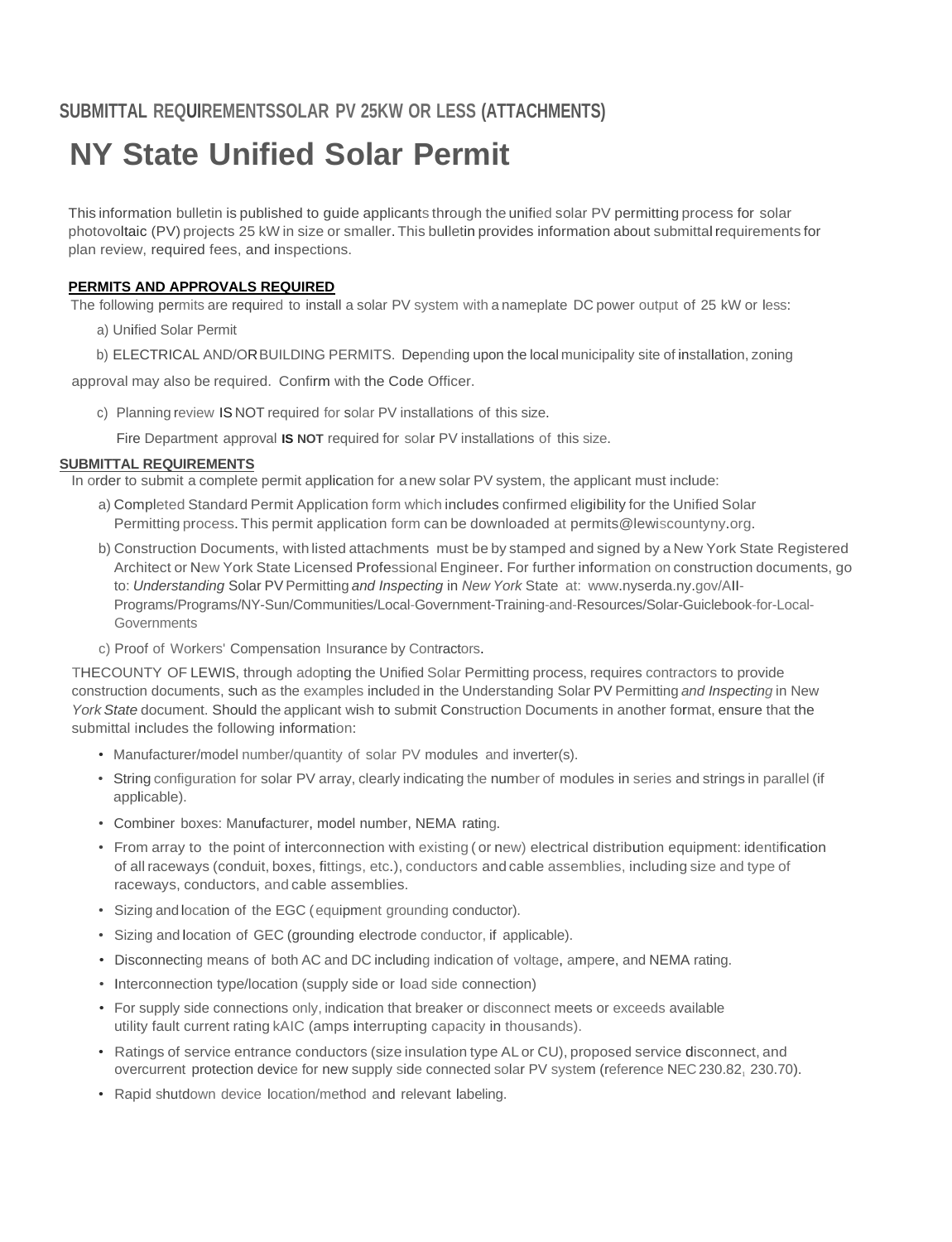d)(For Roof Mounted Systems) Aroof plan showing roof layout, solar PV panels and the following fire safety items: approximate location of roof access point, location of code-compliant access pathways, code exemptions,

solar PV system fire classification, and the locations of all required labels and markings.

e) Provide construction drawings with the following information:

- The type of roof covering and the number of roof coverings installed.
- Type of roof framing, size of members, and spacing.
- Weight of panels, support locations, and method of attachment.
- Framing plan and details for any work necessary to strengthen the existing roof structure.
- Site-specific structural calculations.
- f) Where an approved racking system is used, provide documentation showing manufacturer of the racking system, maximum allowable weight the system can support, attachment method to roof or ground, and product evaluation information or structural design for the rack.

### **PLAN REVIEW**

Permit applications can be submitted to the Lewis County Building Codes Department at 7660 N. State Street, Lowville, NY 13367 together with the permit fee.

### **FEES**

#### PERMIT FEE: \$100.00

### **INSPECTIONS**

Once all permits to construct the solar PVinstallation have been issued and the system has been installed, it must be inspected before final approval is granted for the solar PV system. On-site inspections can be scheduled by contacting LC Building Codes Dept., 7660 N. State Street, Lowville, NY13367 by telephone at (315) 376-5377 or electronically at [permits@lewiscountyny.org.](mailto:permits@lewiscountyny.org)

Inspection requests received within business hours are typically scheduled for the next business day. If next business day is not available, inspection should happen within a five-day window. Lewis County accepts third party inspections for electrical inspections by electrical inspectors certified to do so.

In order to receive final approval, the following inspections are required:

*Delete* Rough/Final *inspection* descriptions *if* not *applicable* in your jurisdiction

ROUGH INSPECTION: During a rough inspection, the applicant must demonstrate that the work in progress complies with relevant codes and standards. The purpose of the rough inspection is to allow the inspector to view aspects of the system that may be concealed once the system is complete, such as:

- Wiring concealed by new construction.
- Portions of the system that are contained in trenches or foundations that will be buried upon completion of the system. All electrical rough and final inspections will be performed by third party electrical inspection agents licensed/certified to do so.

It is the responsibility of the applicant to notify LC Building Codes Dept. and third party electrical inspection agent before the components are buried or concealed and to provide safe access (including necessary climbing and fall arrest equipment) to the inspector(s).

The inspector will attempt, if possible, to accommodate requests for rough inspections in a timely manner.

FINALINSPECTION: The applicant must contact LC Building Codes Dept (and third party electrical inspector, if required) when ready for a final inspection. During this inspection, the inspector will review the complete installation to ensure compliance with codes and standards, as well as confirming that the installation matches the records included with the permit application. The applicant must have ready, at the time of inspection, the following materials and make them available to the inspector:

• Copies of as-built drawings and equipment specifications,if different than the materials provided with the application.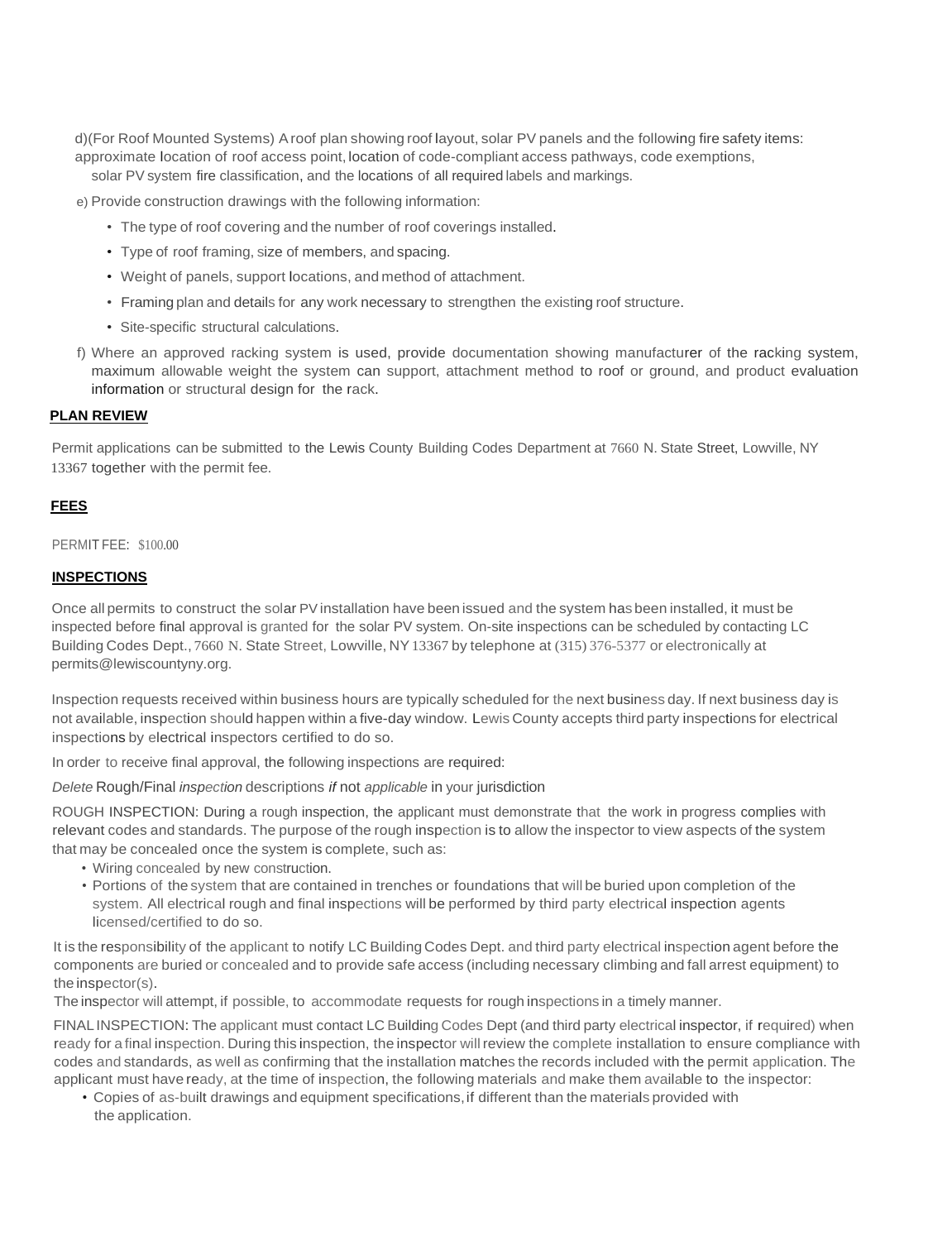- Photographs of key hard to access equipment, including;
	- Example of array attachment point and flashing/sealing methods used. Opened rooftop enclosures, combiners, and junction boxes. Bonding point with premises grounding electrode system. Supply side connection tap method/device. Module and microinverter/DC optimizer nameplates. Microinverter/DC optimizer attachment.
	- g)THE COUNTY OF LEWIS has adopted a standardized field inspection checklist, which can be found in the New York State Unified Solar Permit document, found at: [www.nyserda.ny.gov/AII-](http://www.nyserda.ny.gov/AII-Programs/Programs/NY)[Programs/Programs/NY-](http://www.nyserda.ny.gov/AII-Programs/Programs/NY) Sun/Communities/Local-Government-Training-and-Resources/Solar-Guidebook-for-Local-**Governments**

The inspection checklist provides an overview of common points of inspection that the applicant should be prepared to show compliance. If not available, common checks include the following:

- Number of solar PV modules and model number match plans and specification sheets number match plans and specification sheets.
- Array conductors and components are installed in a neat and workman-like manner.
- Solar PV array is properly grounded.
- Electrical boxes and connections are suitable for environment.
- Array is fastened and sealed according to attachment detail.
- Conductor's ratings and sizes match plans.
- Appropriate signs are property constructed, installed and displayed, including the following:
	- Sign identifying PV power source system attributes at DC disconnect. Sign identifying AC point of connection.
		- Rapid shutdown device meets applicable requirements of NEC 690.12.
- Equipment ratings are consistent with application and installed signs on the installation, including the following:
	- Inverter has a rating as high as max voltage on PV power source sign.
	- DC-side overcurrent circuit protection devices (OCPDs) are DC rated at least as high as max voltage on sign.
	- Inverter is rated for the site AC voltage supplied and shown on the AC point of connection sign.
	- OCPD connected to the AC output of the inverter is rated at least 125% of maximum current on sign and is no larger than the maximum OCPD on the inverter listing label.
	- Sum of the main OCPD and the inverter OCPD is rated for not more than 120% of the buss bar rating.

### **UNIFIED SOLAR PERMITTING RESOURCES**

The County of Lewis has adopted the following documentsfrom the New York Unified Solar Permit process:

- Standard Application: New York State Unified Solar Permit Application at: [www.nyserda.ny.gov/All:](http://www.nyserda.ny.gov/All) Programs/ Programs/NY-Sun/Communities/Local-Government-Training-and-Resources/Solar-Guidebook-for-Local-Governments
- Field Inspection Checklist found under New York State Unified Solar Permit at: [www.nyserda.ny.gov/AII-](http://www.nyserda.ny.gov/AII)Programs/Programs/NY-Sun/Communities/Local-Government-Training-and-Resources/Solar-Guidebook-for-Local-**Governments**

### **DEPARTMENTAL CONTACT INFORMATION**

For additional information regarding this permit process, please consult our departmental website at [permits@lewiscountyus.org,](mailto:permits@lewiscountyus.org) or contact Lewis County Building Codes Dept. at(315) 376-5377.

I, the undersigned, Code Enforcement Officer of the County of Lewis Hereby (Approve) (Deny) the within Application.

Date **Code Enforcement Officer Code Enforcement Officer**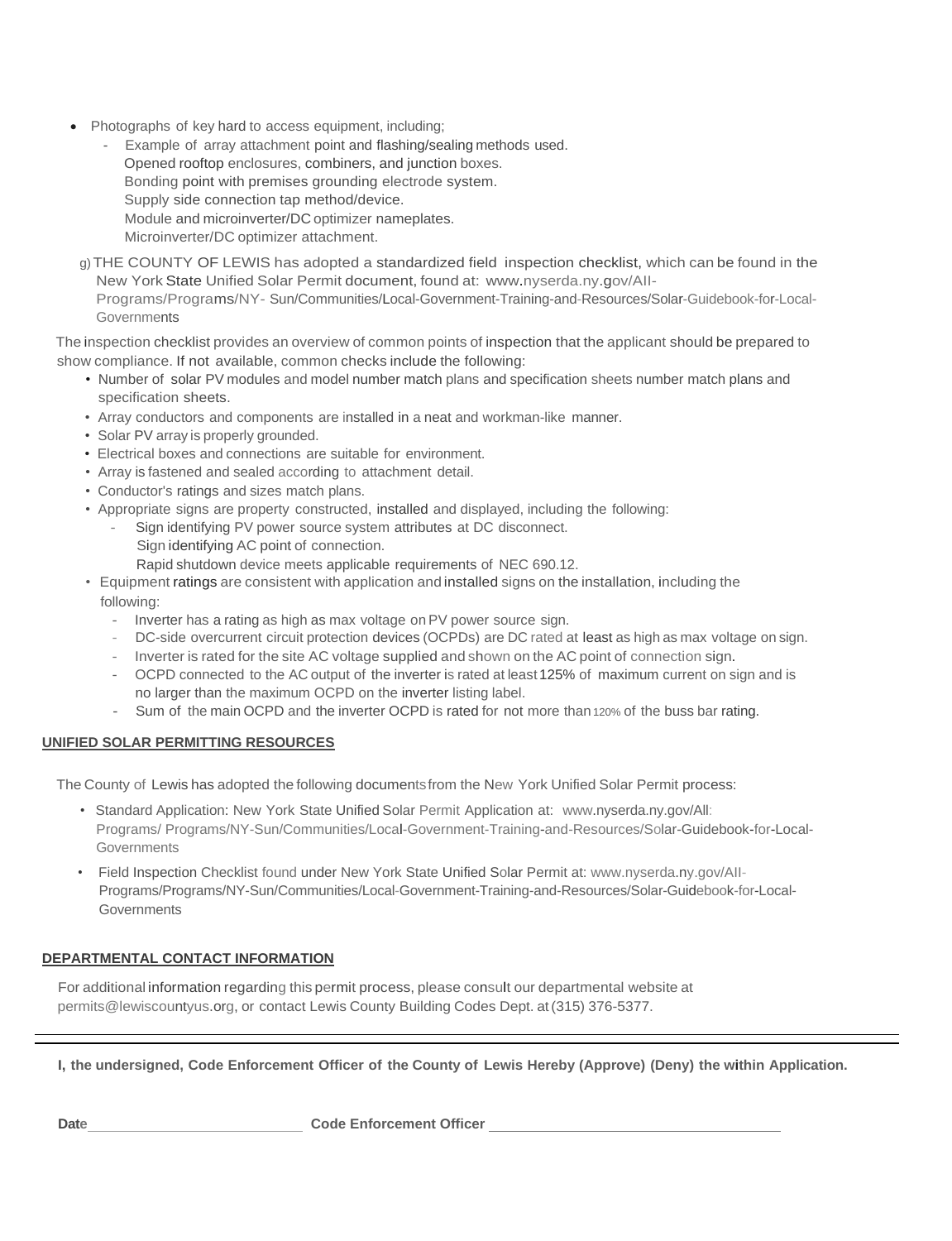# **FIELD INSPECTION CHECKLIST** New York State Unified Solar Permit

All photos referenced in the checklists below are located in Appendix C of *Understanding Solar PV Permitting and Inspecting in New York State* which can be found at nyserda.ny.gov/SolarGuidebook

## **Array**

| 1.<br>Circuit conductors are properly supported and are not touching the roof surface [NEC<br>338.10(8)(4) and NEC 334.30] (Photo 10)                                | N |   | N/A        |
|----------------------------------------------------------------------------------------------------------------------------------------------------------------------|---|---|------------|
| 2.<br>Circuit conductors are same conductor type/size as on plan set                                                                                                 | N | ۷ | <b>NIA</b> |
| 3.<br>Module count matches plan set. If no. investigate stringing configuration (Photo 3)                                                                            | N |   | N/A        |
| 4.<br>Module manufacturer/model matches plan set (Photo 4)                                                                                                           | N |   | N/A        |
| 5.<br>Modules are effectively grounded using lugs. WEEBs, or a racking integrated grounding<br>method [NEC 690.43] (Photo 9)                                         | N |   | N/A        |
| 6. Modules and racking are properly secured (Photos 5, 6, 7)                                                                                                         | N | ٧ | N/A        |
| 7.<br>DC optimizers are properly grounded [NEC 690.43 and NEC 110.3(8)]                                                                                              | N |   | <b>NIA</b> |
| 8.<br>Wire ties are UV-rated (generally black) (Photo 10)                                                                                                            | N |   | N/A        |
| 9. All electrical connections are secured to ensure no arcing                                                                                                        | N | У | N/A        |
| 10. Racking system is properly grounded (EGC bonding the rails. [NEC 690.431) (Photo 8)                                                                              | N | ۷ | <b>NIA</b> |
| 11. Conductors are properly identified (ungrounded, grounded, grounding) [NEC 200.7, NEC 200.6,<br>NEC 250.119] (Photo 13)                                           | N | ۷ | N/A        |
| 12. Outdoor components are UL-listed for the environment [NEC 110.3(8)]                                                                                              | N | y | N/A        |
| 13. Roof vents are not covered by the modules (2015 IRC/2015IBC) (Photo 3)                                                                                           | N | v | N/A        |
| 14. DC conduit is labeled 'WARNING: PHOTOVOLTAIC POWER SOURCE" every 10 feet, and is<br>reflective, and meets color and size requirements [NEC 690.31(G)(3) and (4)) | N | y | N/A        |

## **DC Optimizer**

|    | DC Optimizer chassis is properly grounded per manufacturer's instructions [NEC 690.43,<br>NEC 250 NEC 110.3(8))                  | N | <b>NIA</b> |
|----|----------------------------------------------------------------------------------------------------------------------------------|---|------------|
|    | 2. EGC is protected if smaller than '#6AWG [NEC 690.46 and NEC 250.120) (Photo 9)                                                | N | N/A        |
| 3. | DC Optimizer GEC is sufficiently sized per manufacturer instructions<br>[NEC 690.47(C), NEC 250.66, NEC 250.122, NEC 250.166]    | N | N/A        |
| 4. | Rapid Shutdown label is present and meets the requirements of NEC 690.56(C).                                                     | N | N/A        |
|    | DC Output circuit conductor insulation type is rated for environment (Shall not be type: USE-<br>2, THWN-2, RHW-2) [NEC 310.10). | N | N/A        |

**Note 1:** Many violations from the "Array" section also apply to the "DC Optimizer" section.

**Note 2:** DC optimizer can have an integrated ground, or not Bring the specifications sheet to the Inspection for quick reference.

## **Structural (Roof-Mounted Only)**

|     | All roof penetrations are properly flashed and sealed 2015 IRC/ 2015 IBC (Photos 6,12)                                                                                  | N | N/A |
|-----|-------------------------------------------------------------------------------------------------------------------------------------------------------------------------|---|-----|
|     | Rafter spacing/material matches construction documents                                                                                                                  | N | N/A |
|     | Roof appears to be in good condition, with no signs of leaking or damage. Roof is free of<br>debris. (Photo 3)                                                          | N | N/A |
| 4.  | All racking splices are properly supported per manufacturer requirements (generally splices<br>must be supported on both sides of the joint by a structural attachment) | N | N/A |
| -5. | Modules cannot be moved by pushing or pulling with one hand (Photo 7)                                                                                                   | N |     |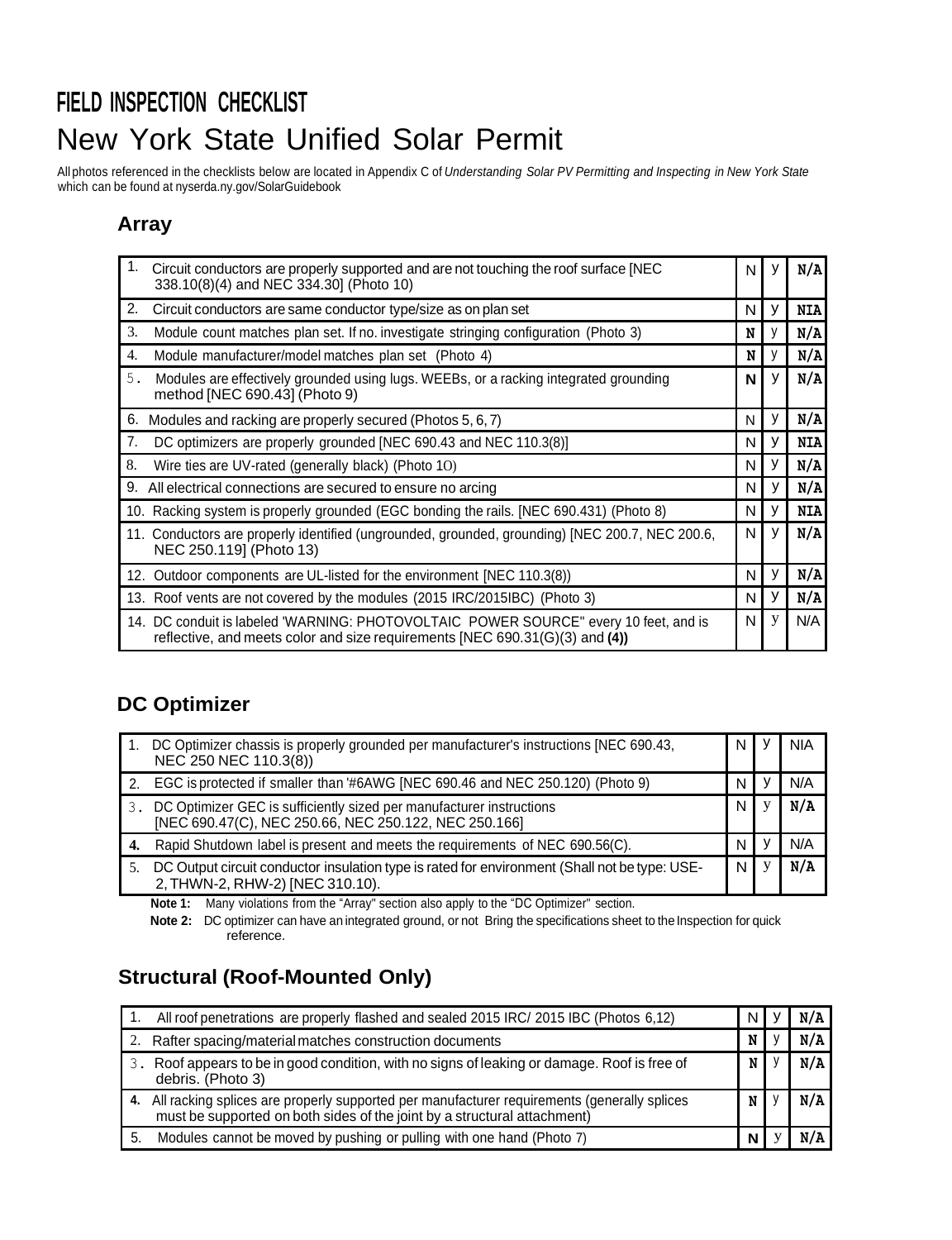## **Junction Box**

|    | Wire nuts and splices are suitable for the environment [NEC 110.3(8), NEC 110.14, NEC<br>110.28) (Photo 13) | N | <b>NIA</b> |
|----|-------------------------------------------------------------------------------------------------------------|---|------------|
|    | Junction box is UL listed for the environment (NEC 110.3(8)) (Photo 14)                                     | N | N/A        |
|    | Junction box is properly grounded [NEC 690.43(A), NEC 250.4, NEC 110.3(8)]                                  | N | <b>NIA</b> |
| 4. | Grounding equipment is properly installed (NEC 690.43, NEC 250.8, NEC 250.12)<br>(Photo 13)                 | N | N/A        |

### **Inverter**

| 1.             | The number of strings match the plan set (Photo 18)                                                                                           | N | у | N/A        |
|----------------|-----------------------------------------------------------------------------------------------------------------------------------------------|---|---|------------|
| 2.             | The conductors have sufficient ampacity for each string.                                                                                      | N | у | N/A        |
| 3.             | DC conductors in metal when on or inside a building [NEC 690.31(G)] (Photos 11, 12)                                                           | N | y | N/A        |
| 4.             | Conduit penetrations are properly sealed between conditioned and unconditioned space<br>[NEC 300.7(A)]                                        | N | y | N/A        |
| 5.             | Conduit is properly supported e.g., [LFMC NEC 350.30, EMT NEC 358.30, PVC NEC 352.30)<br>(Photo 15)                                           | N | V | N/A        |
| 6.             | Conduit is not being used as conductor support [NEC 300.11(8)) (Photo 15)                                                                     | N | y | N/A        |
| 7 <sub>1</sub> | The enclosure is properly grounded (NEC 690.43, NEC 250.8, NEC 250.12) (Photo 16)                                                             | N | у | <b>NIA</b> |
|                | Grounding equipment is properly installed [NEC 690.43, NEC 250.8, NEC 250.12)<br>(Photos 16, 19)                                              | N | у | N/A        |
|                | 9. Enclosure is labeled as a PV disconnect [NEC 690.13(8))                                                                                    | N | y | N/A        |
|                | 10. DC characteristics label is present [NEC 690.53)                                                                                          | N | y | N/A        |
|                | 11. The ungrounded DC conductors are properly identified (shall not be white, gray, or white<br>striped) [NEC 200.7(A)] (Photo 16)            | N | V | N/A        |
|                | 12. Max string voltage below inverter max [NEC 110.3(8) and NEC 690.7]                                                                        | N | y | N/A        |
|                | 13. Inverter string fuses are rated for use in application [NEC 690.9]                                                                        | N | V | <b>NIA</b> |
|                | 14. DC and AC disconnecting means are located within sight of or in each inverter<br>[NEC 690.15 (A)] (Photos 15, 18)                         | N | V | N/A        |
|                | 15. AFCI protection is present and enabled (NEC 690.11)                                                                                       | N | y | N/A        |
|                | 16. System is equipped with Rapid Shutdown (NEC 690.12)                                                                                       | N | y | N/A        |
|                | 17. System is marked with a permanent label with the following wording: "PHOTOVOLTAIC<br>SYSTEM EQUIPPED WITH RAPID SHUTDOWN" [NEC 690.56(C)] | N | y | N/A        |

### **Microinverter**

|    | Microinverter chassis is properly grounded per manufacturer's instructions [NEC 690.43(A),<br>250.4, 110.3(8)]                 | N | N/A        |
|----|--------------------------------------------------------------------------------------------------------------------------------|---|------------|
|    | EGC is protected if smaller than #6 AWG (NEC 690.46 and 250.120(C)] (Photo 5)                                                  | N | N/A        |
| 3. | Microinverter GEC is sufficiently sized per manufacturer instructions [NEC 690.47(C),<br>NEC 250.66, NEC 250.122, NEC 250.166] | N | <b>NIA</b> |
|    | Rapid Shutdown label is present and meets the requirements of [NEC 690.56(C)]                                                  | N | N/A        |

**Note 1:** Many items from the"Array" section also apply to the "Microinverter"section.

**Note 2:** Microinverters can have an integrated ground, or not. This information is found on the specification sheet.

**Note** 3: As long as the microinverters are listed, they are inherently equipped with rapid shutdown, which isrequired by NEC Article 690.12. This does not negate the label requirement in 690.56(C).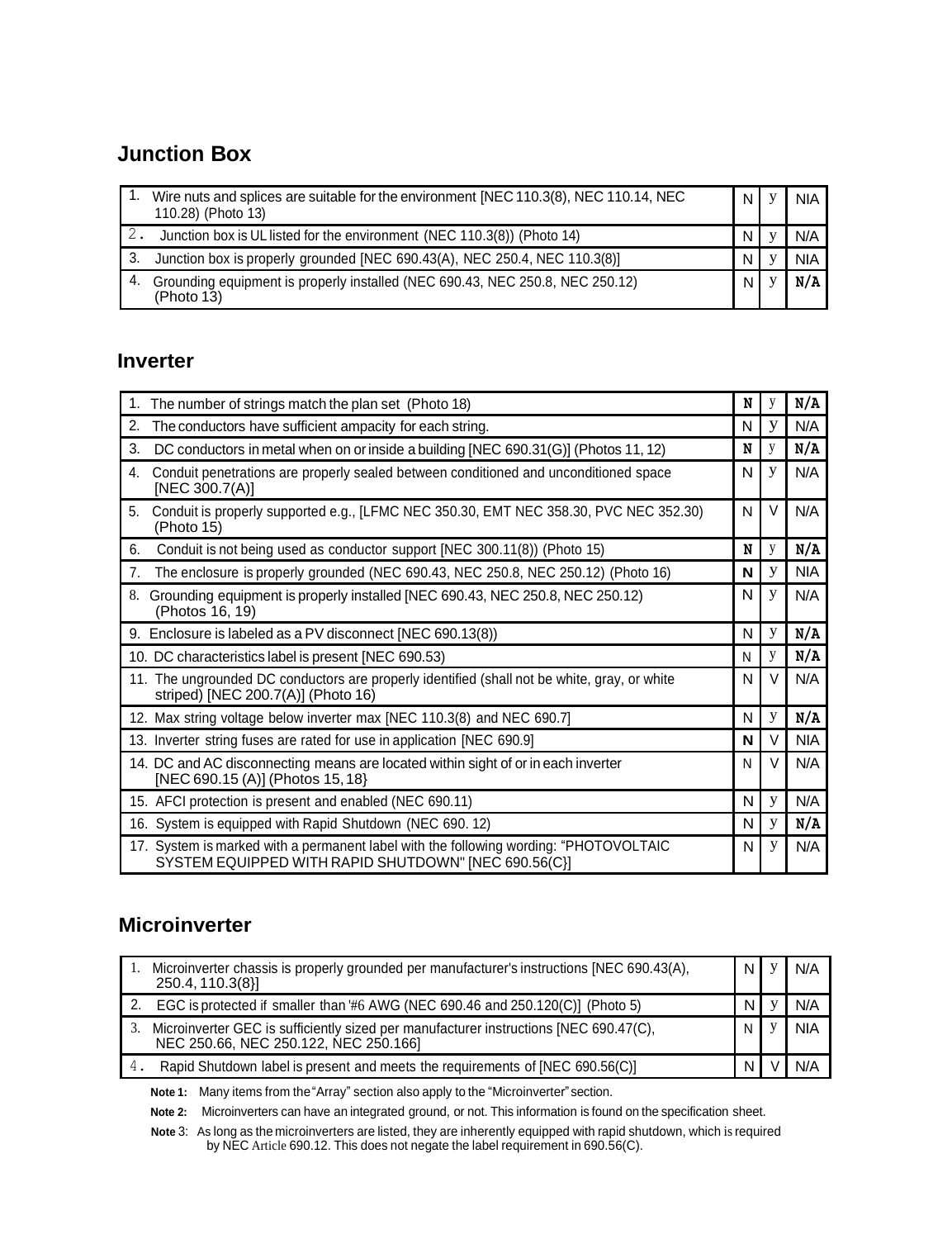## **AC Combiner**

| 1. The number of branch circuits match the plan set. (Photo 20)                                                                  | N | y | N/A        |
|----------------------------------------------------------------------------------------------------------------------------------|---|---|------------|
| 2. The conductors have sufficient ampacity for each branch circuit.                                                              | N | У | N/A        |
| 3. The Overcurrent Protective Device (OCPD) for the conductors have a rating sufficient to<br>prated them [NEC 240.4) (Photo 20) | N | У | N/A        |
| 4. Conduit penetrations are properly sealed between conditioned and unconditioned space<br>[NEC 300.7(A))                        | N | y | N/A        |
| 5. Conduit is properly supported e.g., (LFMC NEC 350.30, EMT NEC 358.30, PVC NEC 352.30)<br>(Photo 15)                           | N | У | N/A        |
| 6. Conduit is not being used as conductor support [NEC 300.11(8)] (Photo 15)                                                     | N | y | N/A        |
| 7. The enclosure is property grounded (NEC 690.43, NEC 250.8, NEC 250.12) (Photo 20)                                             | N | у | N/A        |
| 8. Grounding equipment is properly installed [NEC 690.43, NEC 250.8, NEC 250.12] (Photo 20)                                      | N | y | N/A        |
| 9. Enclosure is labeled as a disconnect [NEC 690.13)                                                                             | N | У | <b>NIA</b> |
| 10.AC characteristics label is present (voltage and amperage). [NEC 690.54)                                                      | N | y | N/A        |
| 11. aMultiple Sources indication label is present [NEC 705.12(D)(3))                                                             | N | y | N/A        |
| 12. The sum of all overcurrent devices {excluding main) do not exceed the rating of the buss bar<br>[NEC 705.12(D)(2)(3)(c)]     | N | У | <b>NIA</b> |
| 13. The enclosure is labeled "Do Not Add Loads" [NEC 705.12(0)(2)(3)(c)]                                                         | N | y | <b>NIA</b> |
| 14. The main breaker is fastened in place (NEC 408.36(0))                                                                        | N | y | N/A        |
| 15. Grounded conductors are isolated from enclosure [NEC 250.24(A)(5)] (Photo 20)                                                | N |   | <b>NIA</b> |

## **Load-Side Connection**

| 1. Circuit conductors have sufficient ampacity (NEC 690.8, 310.15)                                                            | N | V | <b>NIA</b> |
|-------------------------------------------------------------------------------------------------------------------------------|---|---|------------|
| 2. The OCPD is sufficient to protect the circuit conductors [NEC 240.4)                                                       | N | у | <b>NIA</b> |
| 3. Grounded conductors properly identified [NEC 200.6(A)&(B)]                                                                 | N | у | <b>NIA</b> |
| 4. The GEC is present and sufficiently sized [NEC 690.47(C), NEC 250.66, NEC 250.122,<br>NEC 250.166]                         | N | у | <b>NIA</b> |
| 5. The GEC is continuous (or irreversibly spliced) [NEC 250.64(C), 690.47(C)]                                                 | N | у | N/A        |
| 6. Ferrous conduit and the enclosure are appropriately bonded to the GEC [NEC 250.64(E),<br>NEC 250.4(A)(5)]                  | N | У | <b>NIA</b> |
| 7. PV breakers are properly identified (NEC 408.4(A)] (Photo 23)                                                              | N | У | <b>NIA</b> |
| 8. AC characteristics label is present and suitable for the environment (voltage and amperage)<br>[NEC 690.54, NEC 110.21)    | N | у | <b>NIA</b> |
| 9. Dissimilar metals are separated and will not cause a galvanic reaction [(NEC 110.14,<br>RMC NEC 344.14, EMT NEC 358.12(6)) | N | У | N/A        |
| 10. Inverter directory present [NEC 690.15(A) and NEC 705.10]                                                                 | N | y | <b>NIA</b> |
| 11. Backfed breaker sized to protect circuits [NEC 690.8(8)(1) and/or NEC 310.15)                                             | N | y | N/A        |
| 12. Source breakers follow 120% rule [NEC 705.12(O)(2)(3)(b)]                                                                 | N | V | N/A        |
| 13. Backfed breaker properly located in panel [NEC 705.12(O)(2)(3)(b)J (Photo 23)                                             | N | y | N/A        |
| 14. Clearances maintained/live parts secured [NEC 110.27(A) and NEC 110.26) (Photo 18)                                        | N |   | N/A        |